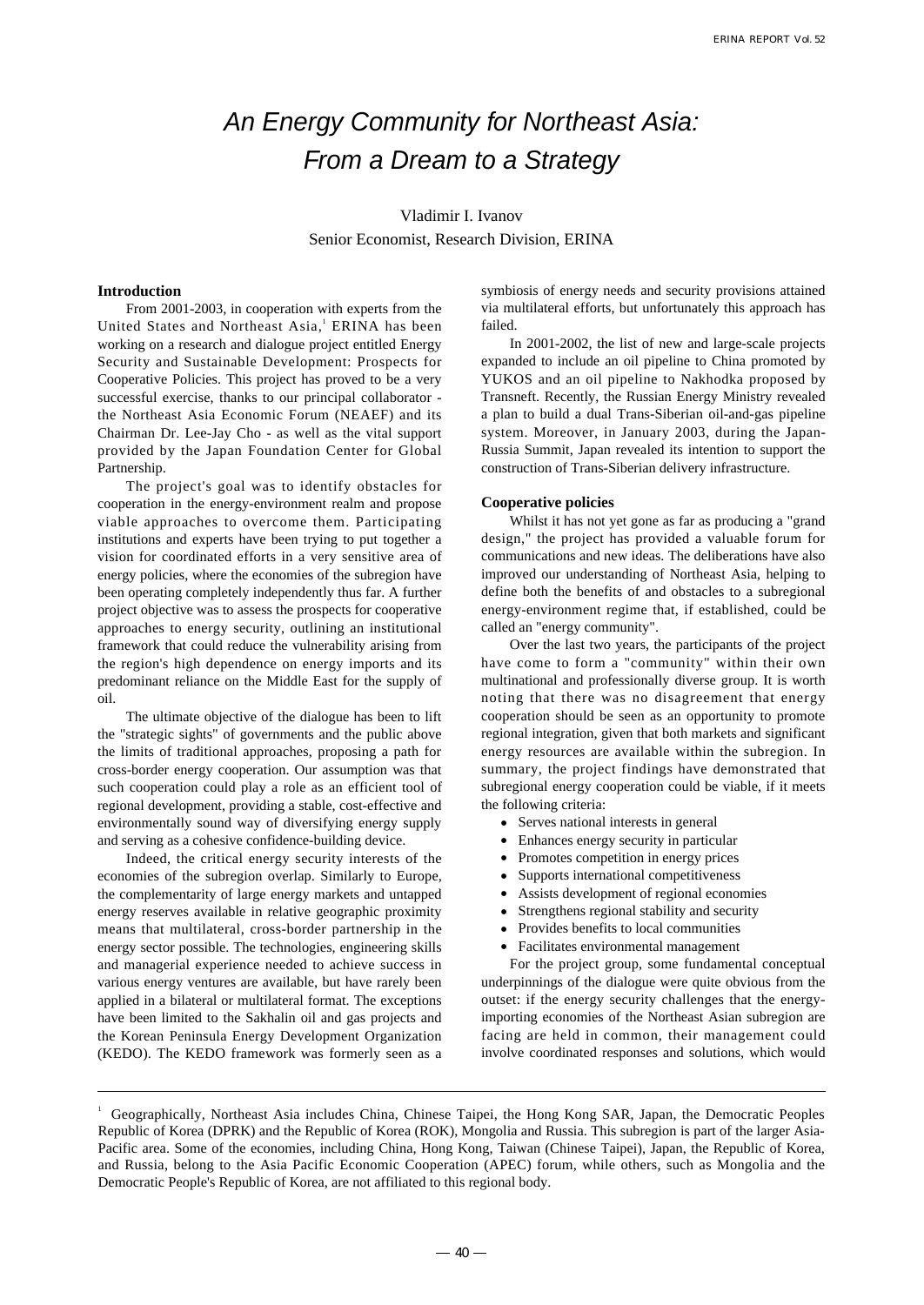involve Russia. Examples of such solutions among importers and exporters of energy resources and services can be found in North and South America, Europe and Southeast Asia.

If adopted in Northeast Asia, similar approaches would lead to an expanded intra-regional oil and gas supply, putting new sources in competition with existing, tried-and-tested channels. However, to make it all possible, the economies of Northeast Asia need more flexible and effective decision-making regarding cross-border infrastructure development and exploration efforts, as well as a major adjustment of energy policies.

Furthermore, the old-style price bargaining among the consumers and producers of energy should give way to comprehensive, mutually supportive relationships based on mutual benefits and long-term interdependence. On the production and supply side, Russia is expected to play a central role. However, for the foreseeable future, Russia can only play such a role in a partnership with its neighbors. In this context, "geopolitical access" to Russian reserves of hydrocarbons must be complemented by "geopolitical willingness" on the part of the economies of Northeast Asia to rely on these reserves.

On the other hand, the economies of Northeast Asia need Russia and its energy riches for their own sakes. Access to oil and gas reserves in Eurasia is a matter of vital importance. These reserves, particularly those located within reasonable proximity, could serve as an energy security device and a catalyst for fair pricing, as well as subregional economic integration. In the long term, regionwide energy infrastructure could become the foundation for a subregional system of stable, cost-efficient energy supply and environmental management - dual pillars of a proposed subregional "energy community".

#### **Priority Goals**

Although the environmental impact of energy use seems to come a poor third to energy security and energy costs, the so-called "Three E's" - Energy Security, Economic Growth and Environmental Protection - must be seen together as the guiding principles for the energy policies of the economies of the subregion. Formally speaking, Japan and the ROK have adopted this "policy triad" as members of the International Energy Agency (IEA), which is linked to the Organization of Economic Cooperation and Development (OECD). These two economies were joined in recognizing these principles by Russia and China as they adopted the Declaration of the 5th Energy Ministers Meeting of the Asia-Pacific Economic Cooperation (APEC) Mexico forum of July 23, 2002. This should serve as common ground for further cooperative steps.

On the other hand, managing energy security at the national level involves policy choices and the setting of priorities. These choices are made by states, normally involving a balance between continuity and innovation in policy. The innovative solutions available within the Northeast Asian subregion may not be free of risk (nor free of cost), but they could substantially ease existing burdens and irrationalities in the realm of energy supplies. Cooperative actions in the field of energy promise to reduce the cost of energy, enhance the efficiency of energy use and its sustainability, and promote economic and social development, thereby contributing to the wellbeing and overall security of the societies of Northeast Asia, a subregion with many problems. On the other hand, in the contemporary world, there is no region (or subregion) without problems and contradictions. In this regard, Northeast Asia is not unique. The difference is in the capacity of the region's component countries to manage multiple interests and what might be termed "historical problems", finding some future-oriented alternatives. In contrast to Europe and ASEAN, the economies of Northeast Asia have yet to acquire such a capacity.

In Europe, the Second World War provided the impetus for cooperation based on coal and steel. This gradually led to economic integration and unity. What could perhaps work for Northeast Asia is the concept of a competitive, efficient and region-wide energy sector that serves the needs of both consumers and national economies. Quite similarly to Europe, the energy security of Northeast Asian countries could potentially serve as common ground for a dialogue, followed by adjustments in policies and economic and investment decisions. Indeed, an interest in achieving energy security and competitive pricing could potentially be the catalyst for cooperative approaches in a number of fields.

Moreover, again similarly to Europe, the overall external dependence of Northeast Asia on hydrocarbons cannot be reduced and Russia can only play a somewhat balancing role as a supplier. However, policies that promote new subregional energy links could reduce energy security risks and the economic costs of managing those risks.

It is well known that the cost of both imported and domestically produced energy influences the rate of economic growth, balance of payments and real incomes. By promoting energy cooperation within the subregion, the leaders of Northeast Asia can create a path towards improving the investment attractiveness of the subregion, enhancing the competitiveness of its economies, industries and enterprises.

On a number of occasions, Japan and the ROK have discussed the "Asian premium" phenomenon that their industrial and individual consumers, as well as the public sector, must absorb. The economies of Northeast Asia combined pay about US\$10 million on a daily basis (about US\$1 per barrel of crude oil) more than importers in Europe and North America. Experts agree that subregional oil cooperation could improve the importing economies' bargaining power vis-a-vis the currently dominant oil exporters.

On the other hand, an "energy mix" that optimizes the basket of fuels, lowering both the share of oil and its cost, could help to improve energy security. In Europe and North America, the share of natural gas in the energy mix is much higher than in Northeast Asia. Moreover, in addition to the world's largest reserves of natural gas, Eastern Russia offers its neighbors unique hydroelectric power potential.

In other words, if an "energy community" is to be formed, it will encompass the most significant components of energy security, including oil supply security and the cost of imported oil, natural gas supplies and their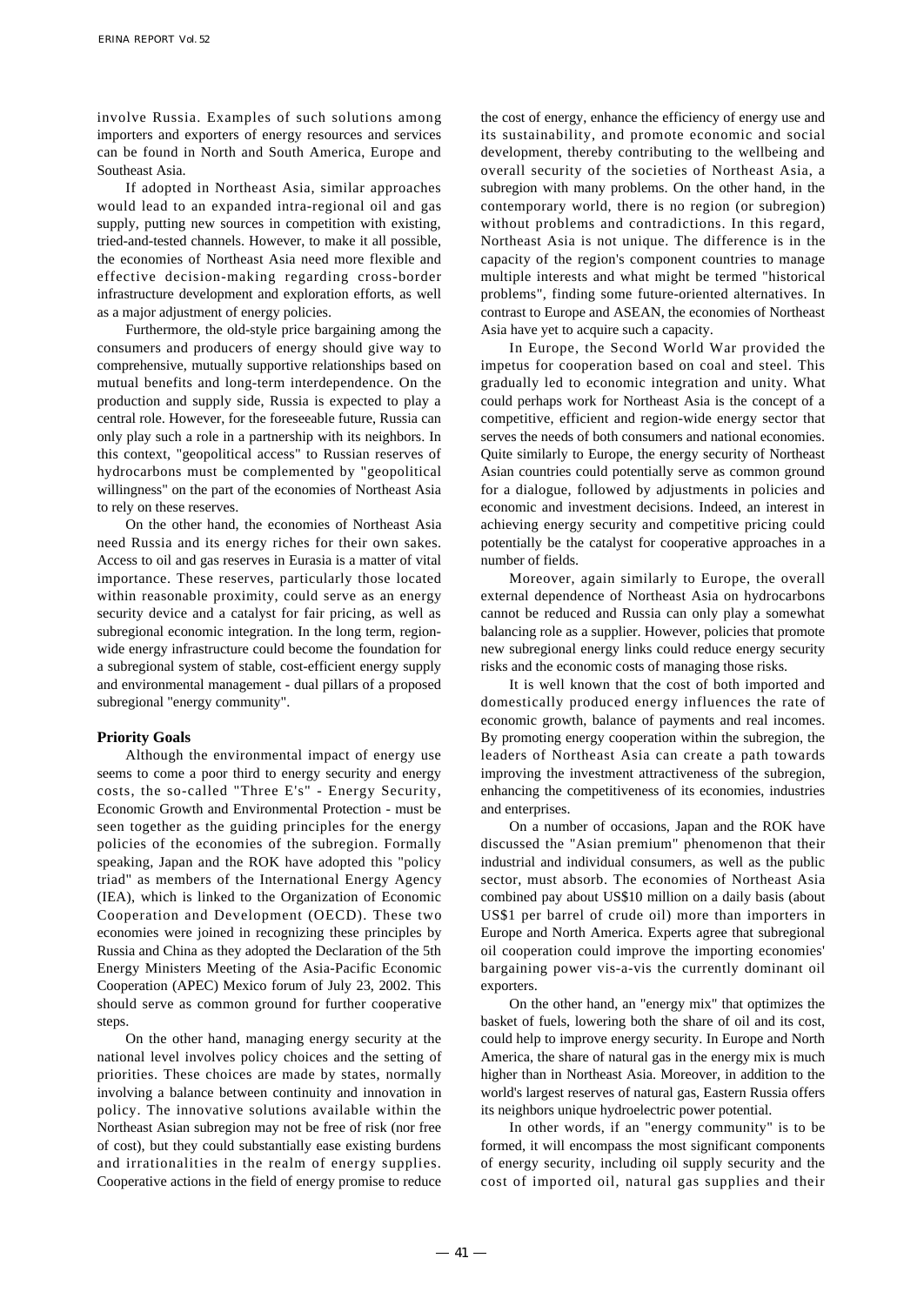competitiveness with existing sources, the enhancement of nuclear safety, and cross-border power interconnection, including the economic and environmental benefits of untapped hydroelectric power reserves, not to mention such other issues as partnerships in the exploration and development of new energy sources.

## **Oil Security**

The higher price paid for imported oil is only one source of concern. Both Japan and the ROK experienced the dramatic economic impact of the two oil shocks of the 1970s. Hence, they have adopted capital-intensive national programs of oil stockpiling as a means of alleviating any future supply disruption. However, the expansion of strategic oil stocks in the ROK, their management in Japan and their establishment in China represent only part of the solution. For Japan and the ROK today, and for China tomorrow, oil supplies from new supplementary sources are the key to ensuring equitable energy prices, reduced dependence on the Middle East and the long-term stability of supplies.

Over the next five to ten years, China should set up a strategic oil stockpile, diversify its oil imports and promote oil substitutes. However, China's overall pressure on the oil market will be massive, given rising living standards and the prospects for increased car ownership. To remedy the possible oil security imbalances of tomorrow, decisive policy moves are required today, followed by massive investment in exploration and development, as well as the construction of high-capacity delivery infrastructure between eastern Russia and the importers of energy.

The first step to be taken is to explore new sources of oil in the vicinity, including Eastern Siberia. For example, the national oil companies of Japan, the ROK and China tried for many years to secure access to complementary sources of oil all over the world, investing billions of dollars in oil exploration and development in distant regions, including the North Sea and South America. Investing in similar activities involving Eastern Russia, other than Sakhalin 1, should become a priority. Closing this gap would require national governments to reverse the trend of avoiding major policy and investment decisions. Furthermore, a regional agreement on a scheme for multilateral oil stockpiling and the lease of oil stockpiling facilities could be an important step in right direction.

#### **Prospects for Natural Gas**

There is no question that the energy-importing economies of Northeast Asia will significantly expand their reliance on natural gas. The price of LNG, which is currently imported, is linked to oil and significantly exceeds the price of pipeline gas imported, for example, by European economies. This situation can be partially explained by the fact that LNG is more expensive than pipeline gas and also by the "Asian premium" paid for Middle Eastern oil.

Eastern Russia is capable of supplying at least half of the incremental projected natural gas demand of the entire subregion. There are, however, many difficult decisions to make regarding infrastructure that integrates diverse domestic and external interests, responds to technological

developments and facilitates the mobilization of investment. In addition, market access for pipeline gas cannot be assured without major adjustments to the domestic circumstances in Japan, the ROK and China.

In Japan, pipeline infrastructure for transporting natural gas should be promoted. On the other hand, regional energy companies have enormous influence in determining the future of the power industry. If these companies, following global trends, reduce their emphasis on nuclear power, leveling off its current share in electricity generation, the market for natural gas will grow rapidly. Natural gas share in power generation could rise from the current level of 24% to 30% or more, which would justify the construction of a gas pipeline from Sakhalin to Sendai or Niigata.

In the ROK also, official forecasts still maintain that nuclear and coal-fired plants will account for 77% to 83% of total power generation by 2010 and 2015 respectively, with natural gas remaining marginal. A gas pipeline from Sakhalin could allow the use of less expensive gas. On the other hand, given the current state of inter-Korean relations, an inland trans-Korea gas pipeline seems unlikely.

In China, on the other hand, the prioritization of the West-East pipeline over imports may have a negative impact on gas penetration. The project is very expensive and the pipeline's capacity is comparatively low, if the transportation distance involved is taken into consideration. These factors would inevitably result in very high prices for natural gas that would have to be absorbed by customers. In addition, imported LNG will also be expensive compared with pipeline gas that could be imported from Russia or Central Asia. Both these factors are likely to hold back the pipeline segment of gas market development, potentially curbing gas demand and cross-border pipeline projects.

Conversely, in Northeast Asia, Russia need not rely on pipeline projects alone, as it does in Europe. Its gas producers should seriously consider LNG technology in combination with pipeline projects, which are bound to be more expensive, considering the distances and terrain involved, not to mention the necessity for submarine pipeline segments. A number of new technological trends and innovative marketing concepts could further enhance the advantages of LNG.

Furthermore, advanced gas transformation (gas-toliquid) technologies could help to moderate the region's high dependence on oil, using competitive sources of natural gas transmitted via pipelines. It is also possible that in Northeast Asia natural gas will be used not only for power generation, but also for newly-designed 'natural gas supported cities', particularly those located in northerly latitudes.

#### **Hydroelectricity in Far Eastern Russia**

Despite the critical significance of oil and natural gas, the most advantageous area for cross-border energy cooperation appears to be hydroelectric power. As of today, electric power is the only exportable energy resource in Eastern Siberia. The regional electric power systems in Krasnoyarskiy Krai and Irkutskaya Oblast have excess capacity, capable of producing about 16-18 billion kWh (TWh) of electricity. Annual power generation by all Far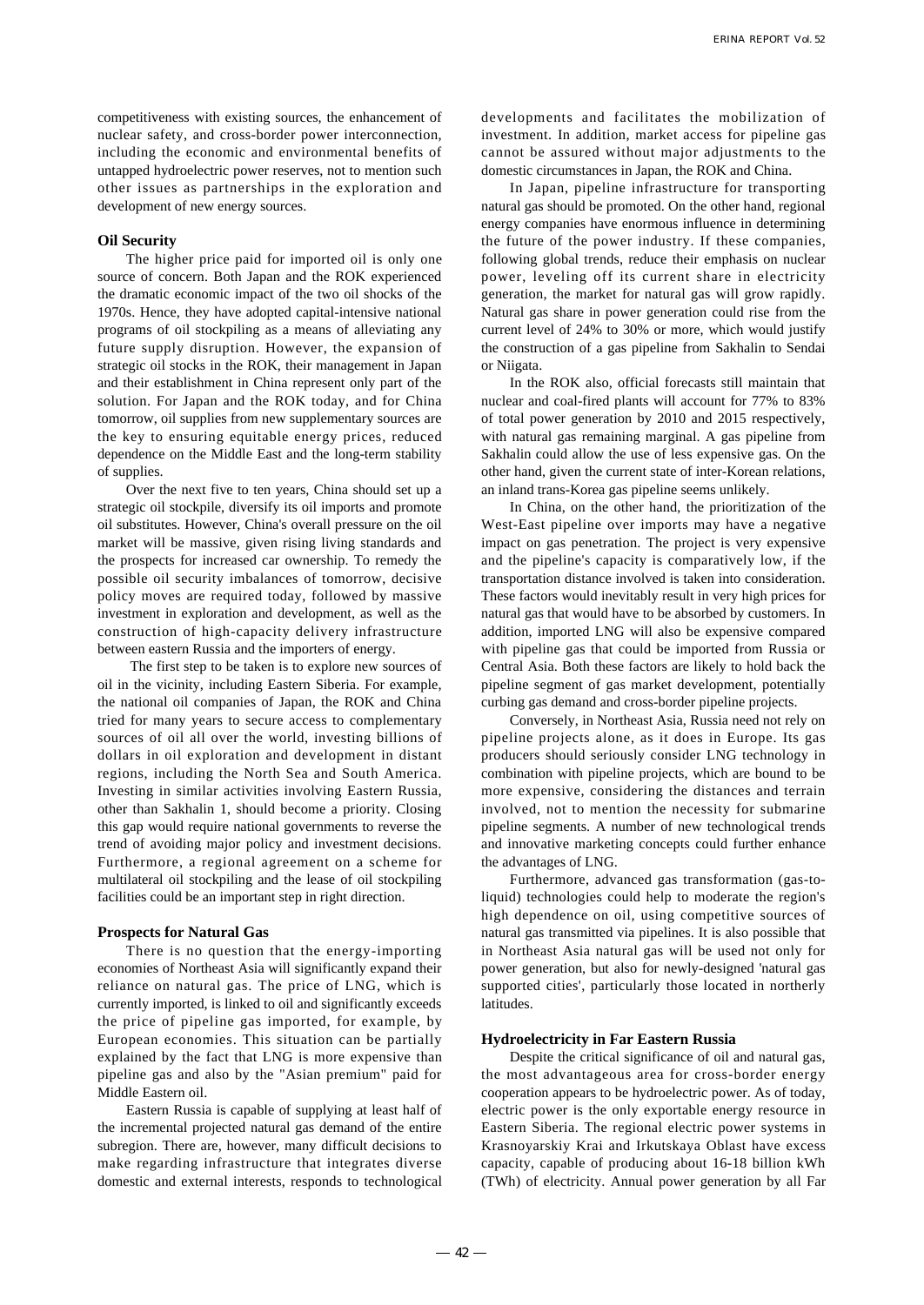Eastern hydroelectric power plants is 11 TWh. After the completion of four new projects, power output will grow to a combined total of 23.4 TWh a year.

Eastern Russia's unique hydroelectric power potential presents an opportunity for efficient projects both in economic and environmental terms. Moreover, the gradual deregulation of natural gas tariffs in Russia is likely to make hydroelectric power more competitive in the future. By 2010, the total newly commissioned capacity in both areas is likely to reach 4 GW, including 1.5 GW in Eastern Siberia and 2.5 GW in the Far Eastern region. During the following decade, new capacity is expected to total just 2.2 GW, including 1.4 GW in Eastern Siberia. After the completion of these projects, the hydroelectric power utilization rate in the Far Eastern region will be 6%.

The potential for electric power exports will be further enhanced with the commissioning of the Bureyiskaya HPP. The Bureiskaya HPP project is the top priority for the Far Eastern region. Its commissioning will reduce the demand for coal from other regions and allow electricity exports to China and the Koreas. By 2020, if adequate investment is secured, the seven hydroelectric power projects currently under construction and those at the planning stage will generate up to 50 TWh of electricity at competitive prices. In the optimistic scenario, electricity exports from the eastern regions of Russia to neighboring countries may be estimated at 20-22 TWh by 2010 and 50-60 TWh by 2020. The Chinese market could provide an opportunity for electricity exports of about 15-25 TWh a year from Irkutskaya Oblast alone.

However, as of today, there are only 110 kV and 220 kV power lines extending to Mongolia and Northeastern China, and these have a limited transmission capacity. Discussions are underway concerning the formation of cross-border electric power network infrastructure, with Russia playing the role of the electricity supplier. This is not an easy task, considering the distances and costs involved, not to mention access to neighboring markets. The practical steps proposed by electricity experts include a 2,600 kilometer-long 600 kV "Bratsk-Beijing" 3GW (18TWh) capacity line, and a 470 kilometer-long 600 kV "Sakhalin-Japan" 4GW (22TWh) capacity line.

## **The Role of Governments**

A strategy for energy cooperation cannot be devised if nobody wants such a strategy. In this respect, national governments should promote greater understanding of rational choices and carry out economically viable programs that could facilitate a major policy shift towards an "energy community" in Northeast Asia. Energy cooperation - both bilateral and multilateral - largely depends on political leaders and their government's capacity to sustain decisions that support the building of new energy delivery infrastructure and the facilitation of cross-border energy links.

The complication is that, in the longer-term, liberalization will force governments to lower their profile in the energy sector. The private sector will have more important roles to play, albeit with fewer resources and reduced profits due to increased competition. In some cases, the distancing of the state from the energy sector has created uncertainty, reducing the value of investment portfolios.

The new situation affects the capacity of energy companies to participate in large investment undertakings, cross-border energy ventures in particular. Governments have yet to assume responsibility for facilitating such undertakings, not to mention adopting policies that support multilateral cost-reducing schemes. Indeed, large-scale projects require huge investment and their feasibility improves, if the energy resources to be delivered - natural gas, electricity and other forms of energy - are destined for multiple markets. In practical terms, it should be reiterated that such coordination would require fundamental changes to policies and energy planning.

Furthermore, the governments of energy-importing countries can adjust institutional frameworks, reducing barriers to the trading of energy. On the other hand, Russia, as a major energy exporter, should launch effective commercial and diplomatic policies to support cross-border energy links. It should also act as an "honest broker" in designing, selecting and promoting large-scale energy ventures, emphasizing multilateral options over bilateral ones, if the project's economics allows.

It is worth noting in this context that energy planners in Moscow need to employ greater imagination, but must also exercise great care and be realistic in their proposals. Although some of the concrete overtures made thus far (such as the Sakhalin-Honshu Power Bridge) are helpful in envisaging the "bigger picture" for export-oriented energy industry development, proposals and ideas must not ignore existing barriers and/or viable and cost-effective alternatives.

Realism is a greatly needed quality when it comes to considering both the political and investment feasibility of the projects currently under consideration. For example, Transneft's ambitious export plans involving an oil pipeline to Nakhodka require the expansion of oil reserves in Eastern Russia. On the other hand, Eastern Siberia and the Far Eastern region in particular have yet to become "energy surplus" areas. A proactive stance on cross-border energy ventures should involve more focus on the projects' economics, markets, development and environmental impacts, rather than on reserves and construction costs alone.

As far as natural gas is concerned, a cross-border pipeline network for its transmission to consumption centers requires certainty and stability on both the supply and demand sides, and governments should find viable ways of promoting much needed confidence in a multilateral fashion. Regional gas delivery infrastructure should be seen as something more than a simple transportation facility; it should be the product of the coordinated aspirations and efforts of industries, provinces, municipalities and centralized administrative bodies. Such infrastructure will become a public asset for the entire Northeast Asian subregion, promoting more efficient and cleaner energy policies and new development opportunities. It must be carefully designed, accounting for all possible alternatives and economically feasible additions, integrating them into a larger regional picture encompassing energy production, transmission and rational use.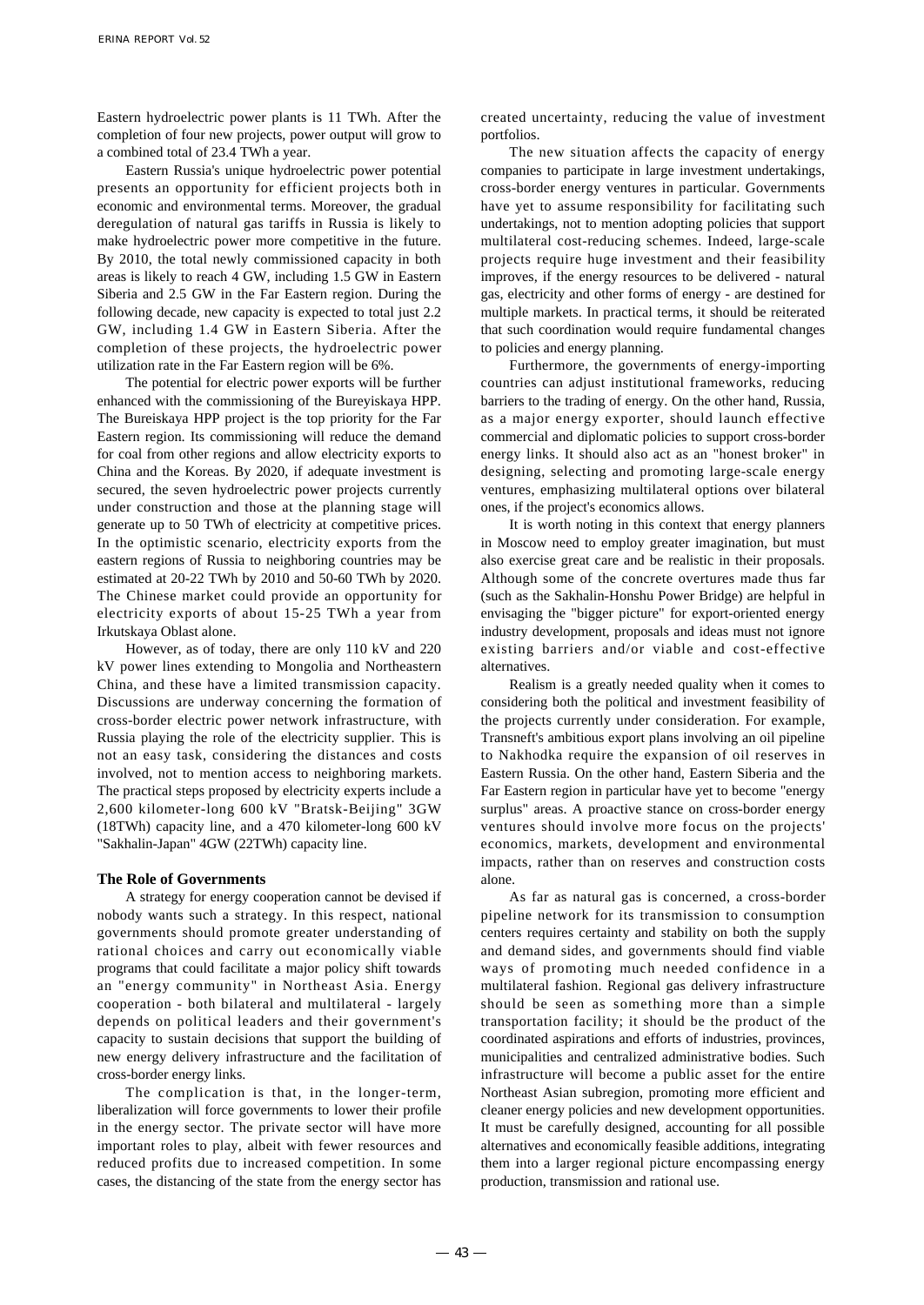The focused application of existing cooperative structures relevant to the subregion, including such intergovernmental frameworks as APEC, the IEA and the UN, could help. New government-level initiatives that reshape the Northeast Asian 'energy landscape' would complement the energy initiatives endorsed by APEC. However, Northeast Asia could also benefit from existing and already proposed frameworks, including the "Recommendations Concerning Accelerating Investment in Natural Gas Supplies, Infrastructure and Trading Networks in the APEC Region" proposed by APEC energy ministers at their third meeting in Okinawa. This could become an extension of the APEC Natural Gas Infrastructure Initiative, promoting its implementation on a subregional level.

It is important to start working together towards the harmonization of relevant national legislation (for natural gas and electric power, for example), including an assessment of national laws and international best practices. Such work does not require much money, but it should create a "professional constituency" of interests that, at the appropriate moment, will be ready to supply politicians with economically sound initiatives.

Finally, community formation requires stability and therefore cannot tolerate military confrontation. Subregional energy cooperation in Northeast Asia could serve as a vehicle and provide an opportunity for resolving the DPRK's energy and economic deadlock. A stable DPRK economy and reduced tensions on the Korean Peninsula would ensure the security of the whole of Northeast Asia. Meaningful trade and investment cooperation with the DPRK is impossible without first resolving its chronic energy supply shortages. It is important that neighboring countries cooperate in involving the DPRK in the new scheme of energy dialogues. They should also pursue policies aimed at assisting the DPRK to overhaul its energy infrastructure. The North-South gas pipeline project could be a path to institutionalized, longterm economic cooperation in the subregion. Connecting the DPRK to the ROK via a gas pipeline and power transmission grid would provide a development opportunity, forging closer ties between Pyongyang and its neighbors.

## **An Agenda for Action**

Compared with other major energy-importing regions of the world, the current oil supply situation in Northeast Asia is particularly complex. Growing oil imports by China are likely to exacerbate this situation further. These developments require focused action to be taken today, leading to investment in economically viable "alternatives" in Eastern Russia tomorrow.

Similarly, coordination among all interested agencies and groups is needed in the field of natural gas transportation and market penetration, cross-border power transmission projects and environmentally sound options for electricity production and trade. The following points underline the proposed priorities for energy sector development and trade in Northeast Asia, primarily including energy exports from Eastern Russia to this subregion:

Enlargement of reserves

New pipelines and expanded oil production Large-scale GTL production R&D links in the energy sector Development of local gas markets Expanded LNG production Reduction of barriers to energy trade Environmentally sound projects Nuclear power safety Support for investment financing

In summary, in order to move towards an "Energy Community", the countries of Northeast Asia should prioritize a shift towards energy policies based on a "new energy interdependence", rather than "energy policy continuity". Gradual geographical diversification in favor of subregional oil and gas sources is both desirable and possible. The challenge is to demonstrate to the large, influential group of "skeptical outsiders" that energy cooperation and large-scale cross-border energy flows are politically feasible, not to mention realistic in economic terms.

Governments in Japan and the ROK seem realize that effective measures to counter various energy security risks and challenges are perhaps beyond any one country's control. Workable schemes by an individual country to reduce exposure to the risk of oil supply disruptions are limited. To mitigate these risks and address environmental concerns, countries in Northeast Asia need to search for solutions within the subregion itself, launching workable cooperative schemes in key fields.

## **Conclusions**

In conclusion, investment in "alternative options", including exploration, development, transportation and conventional hydropower projects involving Eastern Russia, is likely to improve the overall economic efficiency of new and planned investment in the energy sector and the effectiveness of measures supporting the energy security of the economies of Northeast Asia.

Indeed, the subregional energy demand-supply equation could be managed differently, if politically and economically viable opportunities were fully exploited. There are two key points on which the economies of Northeast Asia should focus. Firstly, in the oil sector, there must be an improved capacity for enhancing price competition and mitigating possible supply disruptions. Collective measures in this field should include a strategic shift towards oil sources in Eastern Russia. Secondly, cooperation in cross-border energy transportation (natural gas, electricity) must be seen in the context of promoting more efficient energy trade and development opportunities for all parties. Furthermore, advanced natural gas transformation technologies could help to further moderate the region's high dependence on oil.

Active interaction should take place in the fields of technology and research. Information sharing and research into the functioning of the energy market could assist governments with policy formulation. The important point in promoting energy-environmental cooperation is a common desire for the simultaneous achievement of the 3E's. Much depends on how the economies of Northeast Asia define the efficiency and environmental soundness of